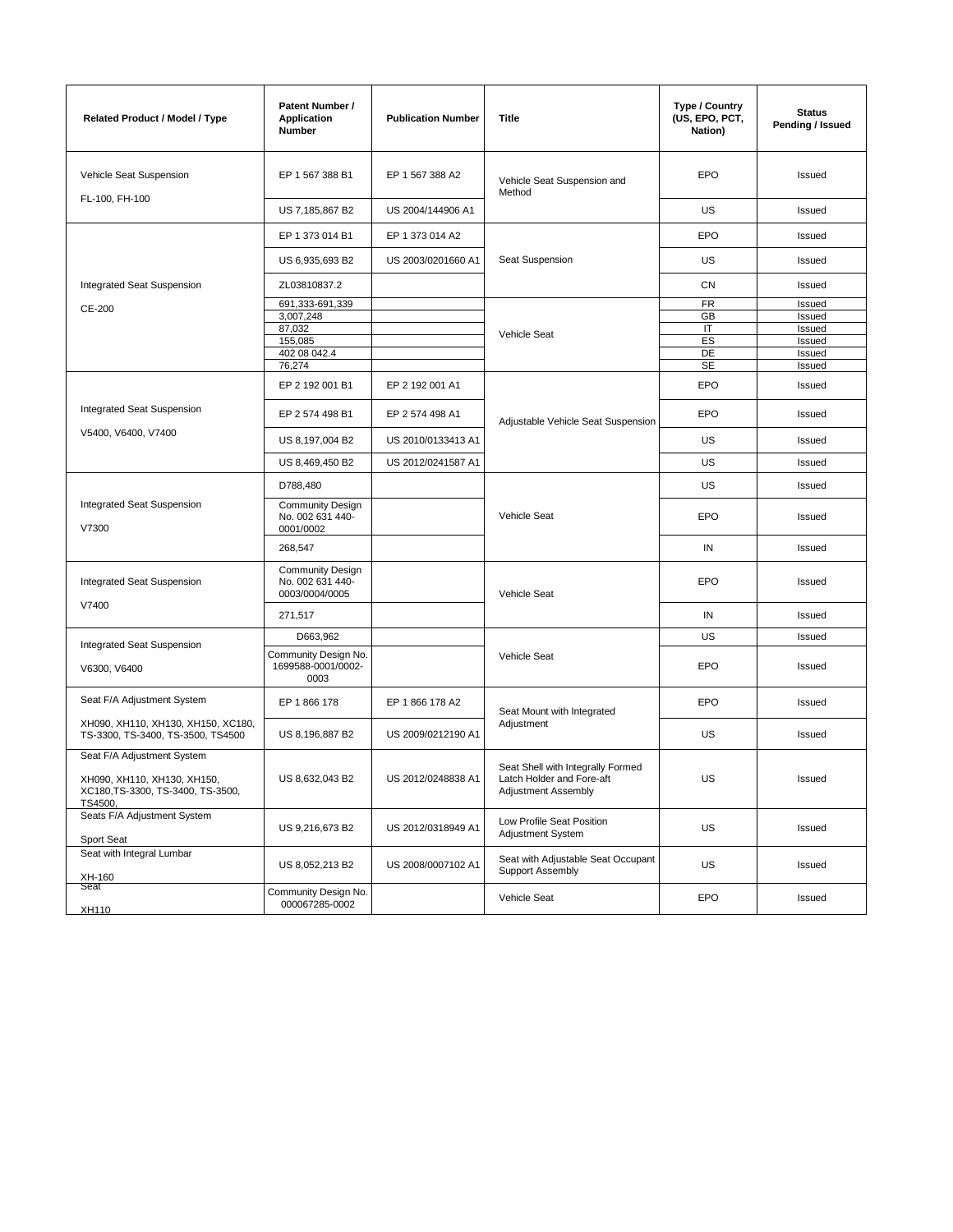| <b>Related Product / Model / Type</b>                      | Patent Number /<br>Application<br>Number                  | <b>Publication Number</b> | <b>Title</b>                                                                                                   | Type / Country<br>(US, EPO, PCT,<br>Nation) | <b>Status</b><br>Pending / Issued |
|------------------------------------------------------------|-----------------------------------------------------------|---------------------------|----------------------------------------------------------------------------------------------------------------|---------------------------------------------|-----------------------------------|
| Seat<br>XH130                                              | Community Design No.<br>000067285-0001                    |                           | Vehicle Seat                                                                                                   | <b>EPO</b>                                  | Issued                            |
| Seat<br>XH150, XB150                                       | <b>Community Design</b><br>No. 000087119-<br>0001         |                           | Vehicle Seat                                                                                                   | <b>EPO</b>                                  | Issued                            |
| Seat<br><b>XB180</b>                                       | Community Design No.<br>000061999-0001                    |                           | Vehicle Seat                                                                                                   | <b>EPO</b>                                  | Issued                            |
| Seat<br>XB200                                              | Community Design No.<br>000086806-0001                    |                           | Vehicle Seat                                                                                                   | EPO                                         | Issued                            |
| Webbing/Beam Spring Suspension                             | US 7,837,273 B1                                           |                           | Seat Suspension                                                                                                | <b>US</b>                                   | Issued                            |
| Motorcycle Seat Mounting and Grab                          | US 6,913,099 B2                                           | US 2005/006159 A1         | Mounting Configuration and Method                                                                              | US                                          | Issued                            |
| Strap Attachment                                           | US 7,093,684 B2                                           | US 2006/060406 A1         | for a Motorcycle Seat                                                                                          | <b>US</b>                                   | Issued                            |
| Motorcycle Seat to Frame Attachment<br>System              | US 7,837,260                                              |                           | Vehicle Seat Assembly System                                                                                   | <b>US</b>                                   | Issued                            |
| Blow Molded Seat and Back with<br>interlocking steel frame | US 8,096,621 B2                                           | US 2009/0315383 A1        | venicie Seat with Seat Dase and<br>Backrest Connected with<br>والمستوات والمستدام والمستحققا                   | US                                          | Issued                            |
|                                                            | US 9,932,081                                              | US 2015/0158539 A1        |                                                                                                                | <b>US</b>                                   | Issued                            |
| Motorcycle Bag Construction                                | 2016/17020628                                             |                           | Composite Fiber Saddlebag, Saddle<br>Bag Liner, and Method                                                     | IN                                          | Pending                           |
|                                                            | 14867350.2                                                | EP 3 077 280 A1           |                                                                                                                | <b>EPO</b>                                  | Pending                           |
|                                                            | 10,306,990                                                | US 2017/0055712 A1        | Adjustable Seat Occupant Support<br>Assembly                                                                   | US                                          | Issued                            |
| Lumbar Assembly for Vehicle Seat                           | EP 3 145 752 B1                                           | EP 3 145 752 A1           |                                                                                                                | <b>EPO</b>                                  | Issued                            |
|                                                            | US 10,076,974                                             | US 2016/0355105 A1        | Modular Forward and Rearward<br>Seat Position Adjustment System<br>with Integral Vibration Isolation<br>System | US                                          | Issued                            |
| Fore and Aft Adjustment with Vibration<br>Isolation        | 16804677.9                                                | EP 3 253 614 A0           |                                                                                                                | <b>EPO</b>                                  | Pending                           |
|                                                            | 201717040974                                              |                           |                                                                                                                | IN                                          | Pending                           |
| Motorcycle Seat Suspension                                 | US 10,384,737                                             | US 2018/0273122           | Motorcycle Seat Assembly with<br>Hammock-Type Suspension                                                       | <b>US</b>                                   | Issued                            |
| Vehicle Seat Suspension<br>FJ-030                          |                                                           | US 2019/0381916           | Low Profile Adjustable Vehicle Seat<br>Mount Assembly                                                          | US                                          | Pending                           |
| Seat<br>TS-4500                                            | US 10,730,225                                             | US 2018/0290368           | Crisscross Thermoforming Method<br>and Apparatus                                                               | US                                          | Issued                            |
| Seat<br>TS-4500                                            | D849,431                                                  |                           | Vehicle Seat                                                                                                   | US                                          | Issued                            |
| Seat<br>TS-4500                                            | D848,166                                                  |                           | Vehicle Seat                                                                                                   | US                                          | Issued                            |
| Seat<br>TS-4500                                            | <b>Community Design</b><br>No. 004739498-<br>0001 to 0002 |                           | Vehicle Seat                                                                                                   | EPO                                         | Issued                            |
| Seat<br>TS-3300                                            | D887,733                                                  |                           | Vehicle Seat                                                                                                   | US                                          | Issued                            |
| Seat<br>TS-3400                                            | D887,734                                                  |                           | Vehicle Seat                                                                                                   | US                                          | Issued                            |
| Seat<br>TS-3500                                            | D887,155                                                  |                           | Vehicle Seat                                                                                                   | US                                          | Issued                            |
| Seat<br>TS-3300                                            | D887,156                                                  |                           | Vehicle Seat                                                                                                   | US                                          | Issued                            |
| Seat<br>TS-3400                                            | D880,178                                                  |                           | Vehicle Seat                                                                                                   | US                                          | Issued                            |
| Seat<br>TS-3500                                            | D880,179                                                  |                           | Vehicle Seat                                                                                                   | US                                          | Issued                            |